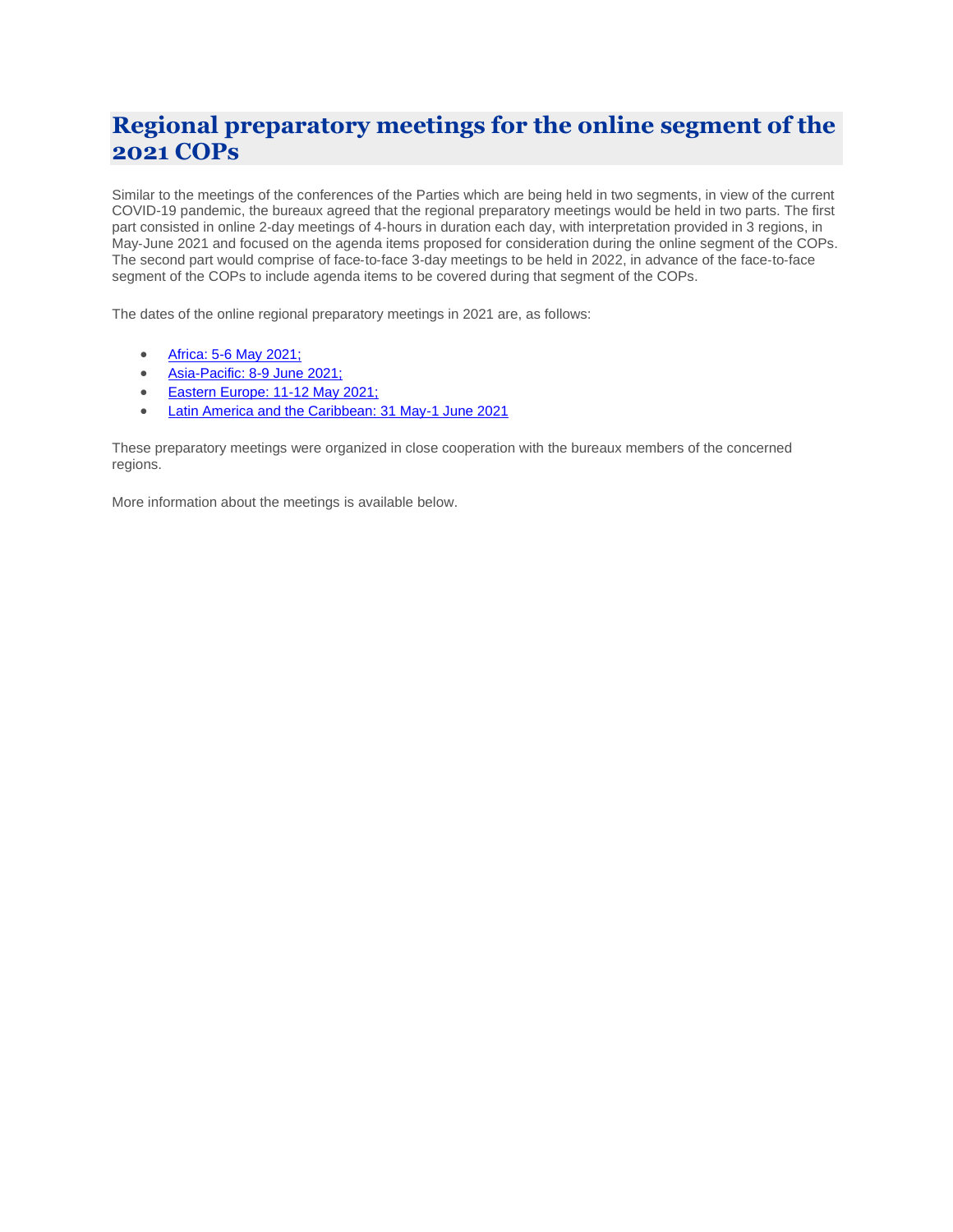## <span id="page-1-0"></span>**Online regional preparatory meeting for the 2021 online segment of the COPs for the African region**

### **Online (Geneva), 5-6 May 2021**

**Highlights:** The African online regional meeting in preparation for the online segment of the meetings of the conferences of the Parties (COPs) to the Basel, Rotterdam and Stockholm conventions was held on 5 and 6 May 2021 from 11.00 a.m. to 3.30 p.m., Geneva time (UTC+2).

**Meeting Objectives:** The objective of the online regional preparatory meetings was to give Parties in the regions the possibility to hear briefings, exchange views and consult each other on the items of the provisional agendas of the respective meetings of the COPs considered during their online segment (26-30 July 2021) and facilitate the preparation of regional positions. The African online regional meeting was organized in close cooperation with the members of the bureaux of the conferences of the Parties to the three conventions from the African region.

**Working Language:** English and French.

### **Meeting Documents**

| <b>Title</b>          | English |
|-----------------------|---------|
| Provisional programme |         |
| Proceedings           |         |

Participation in the meeting was open to representatives of observers, upon request and invitation by the region.

The online regional preparatory meetings were organized thanks to the generous financial support provided by the Governments of Norway and Switzerland.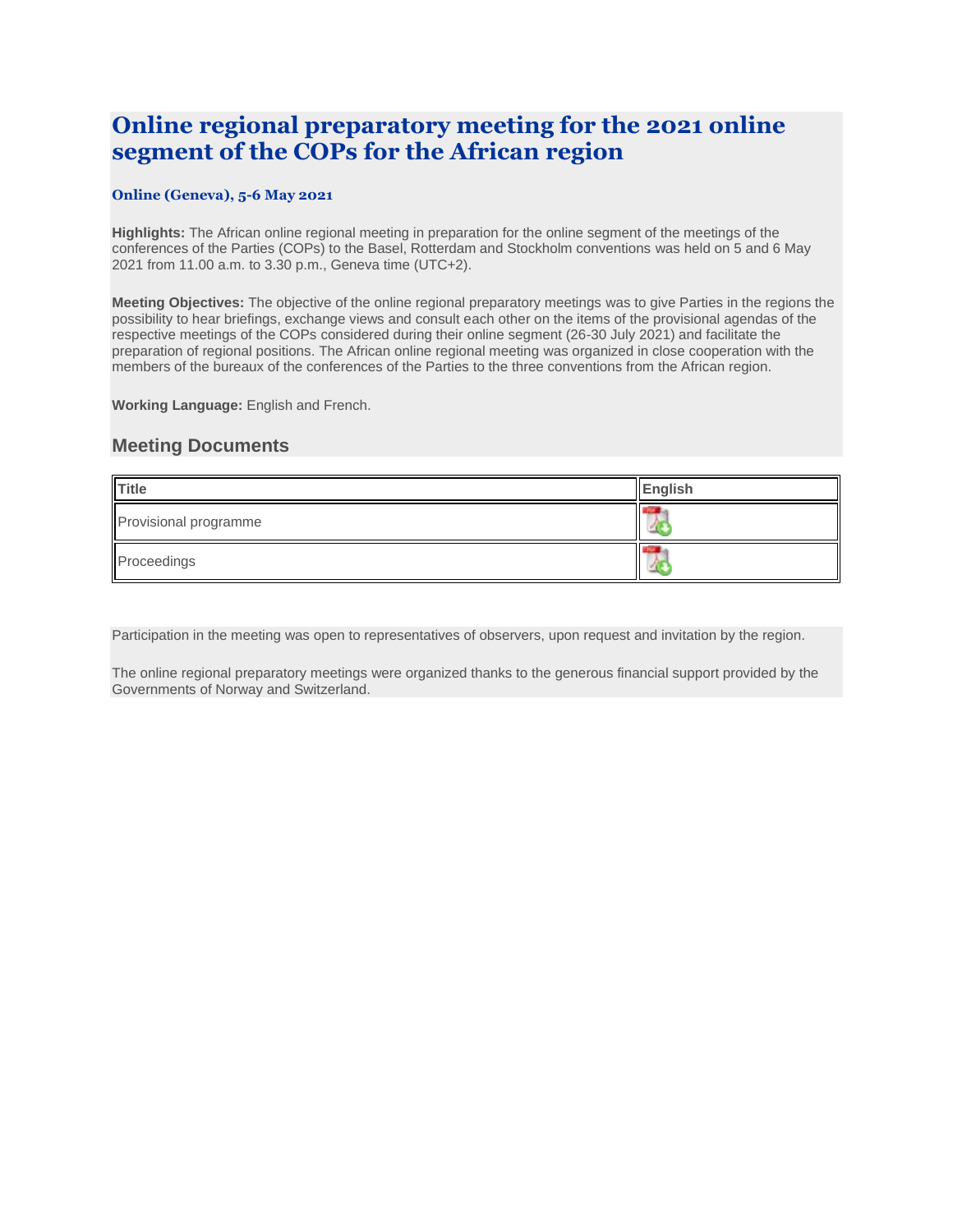## <span id="page-2-0"></span>**Online regional preparatory meeting for the 2021 online segment of the COPs for the Asia-Pacific region**

### **Online (Geneva), 8-9 June 2021**

**Highlights:** The Asia-Pacific online regional meeting in preparation for the online segment of the meetings of the conferences of the Parties (COPs) to the Basel, Rotterdam and Stockholm conventions was held on 8 and 9 June 2021 from 8.00 a.m. to 12.30 p.m., Geneva time (UTC+2).

**Meeting Objectives:** The objective of the online regional preparatory meetings was to give Parties in the regions the possibility to hear briefings, exchange views and consult each other on the items of the provisional agendas of the respective meetings of the COPs considered during their online segment (26-30 July 2021) and facilitate the preparation of regional positions. The Asia-Pacific online regional meeting was organized in close cooperation with the members of the bureaux of the conferences of the Parties to the three conventions from the Asia-Pacific region.

**Working Language:** English only.

#### **Meeting Documents**

| <b>Title</b>          | English | French |
|-----------------------|---------|--------|
| Provisional programme |         |        |
| Proceedings           |         |        |

As per the decision of the region, the meeting was closed to observers, except for the Basel and Stockholm conventions regional centres from the region.

The online regional preparatory meetings was organized thanks to the generous financial support provided by the Governments of Norway and Switzerland.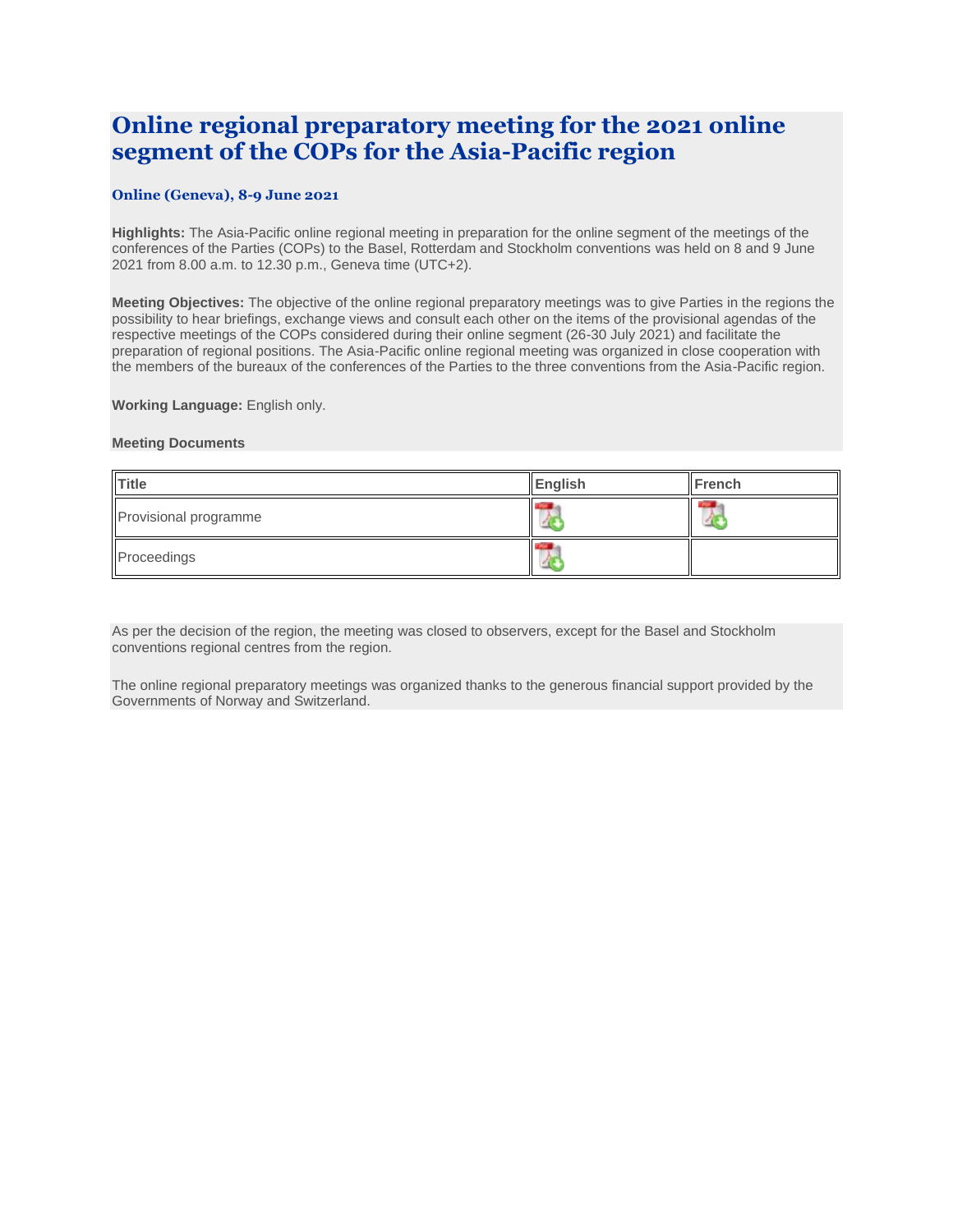## <span id="page-3-0"></span>**Online regional preparatory meeting for the 2021 online segment of the COPs for the Eastern Europe region**

### **Online (Geneva), 11-12 May 2021**

**Highlights:** The Eastern Europe online regional meeting in preparation for the online segment of the meetings of the conferences of the Parties (COPs) to the Basel, Rotterdam and Stockholm conventions was held on 11 and 12 May 2021 from 10.00 a.m. to 2.30 p.m., Geneva time (UTC+2).

**Meeting Objectives**: The objective of the online regional preparatory meetings wasto give Parties in the regions the possibility to hear briefings, exchange views and consult each other on the items of the provisional agendas of the respective meetings of the COPs considered during their online segment (26-30 July 2021) and facilitate the preparation of regional positions. The Eastern Europe online regional meeting was organized in close cooperation with the members of the bureaux of the conferences of the Parties to the three conventions from the Eastern Europe region.

**Working Language:** English and Russian.

#### **Meeting Documents:**

| <b>Title</b>          | English |
|-----------------------|---------|
| Provisional programme |         |
| Proceedings           |         |

As per the decision of the region, the meeting was closed to observers, except for the Basel and Stockholm conventions regional centres from the region.

The online regional preparatory meetings was organized thanks to the generous financial support provided by the Governments of Norway and Switzerland.